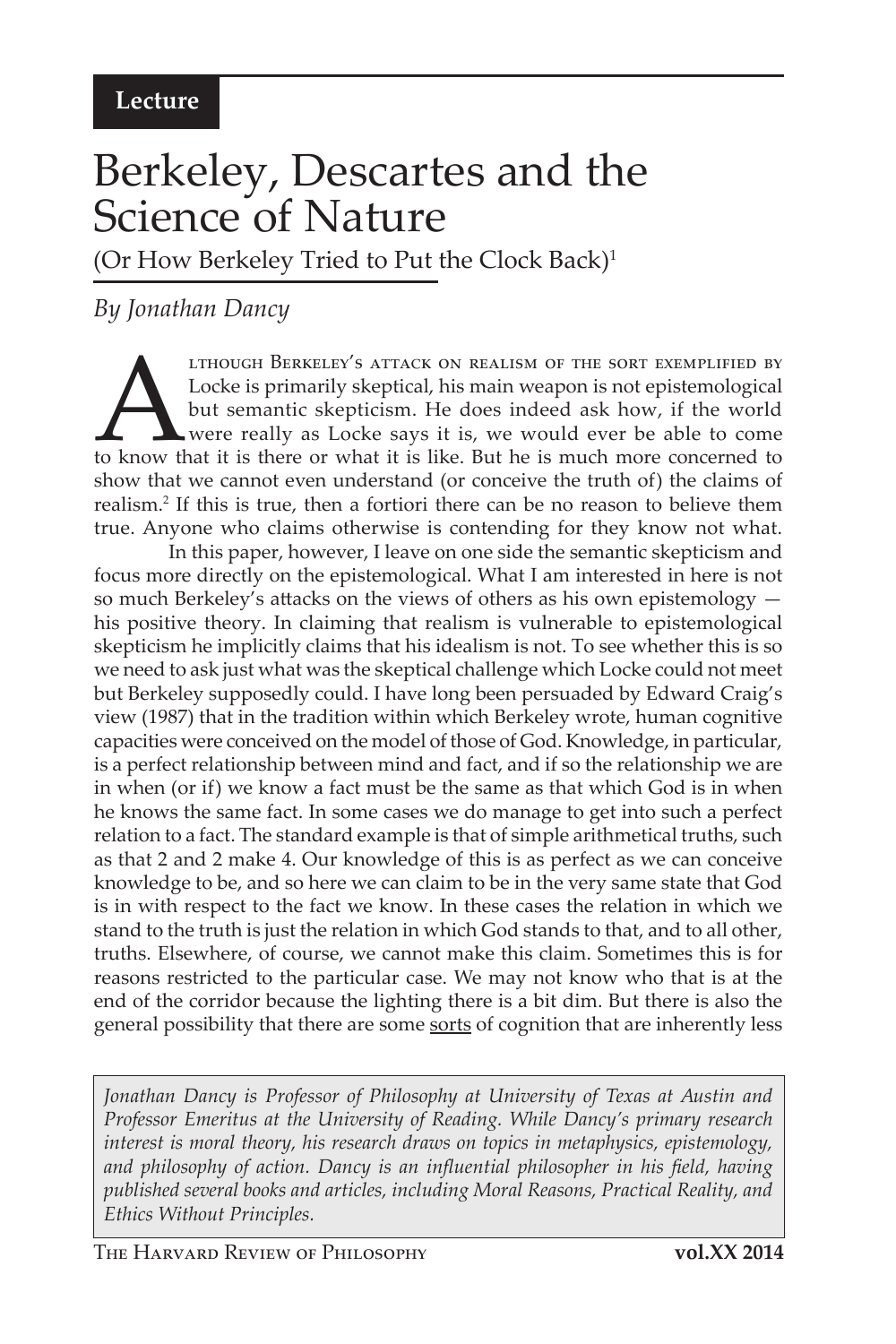perfect than that of God. But God knows all facts directly, without inference or intermediary. He sees their truth in much the same sort of way that we see that 2 and 2 make 4. And this means that any indirect or mediated relation to a fact will not be knowledge.

From this perspective, Locke's epistemology is an evident failure. His indirect or representative realism fails generally to show that our perceptual relation to a fact can be knowledge, because it holds that our relationship to the facts we perceive is mediated by the products of the senses. It follows from this that our relationship to those facts is never identical with God's, and so is not true knowledge. And one would gain nothing by moving to a non-Lockean theory that held our perceptual knowledge to be the product of some form of inference. God's knowledge of these facts is not inferential. Berkeley's idealism is in a much better position to secure the possibility of perceptual knowledge of our surroundings. At least, this is so if one can take Berkeley as holding that the ideas of sense are identical with and not mere copies of ideas in the mind of God. Given this, in a case where a table is before us the idea we have in mind is exactly part of the actual table itself. Real things, for Berkeley, are transparently present to us without intermediary, copy or inference. And this means that at least in some cases our relationship to what we perceive can be identical with God's relationship to that same thing, and so count as the true and perfect state which is knowledge.

So: does Berkeley indeed hold that (some of) the ideas of sense are identical with ideas in the mind of God? One might think that this idea is so blatantly incoherent that not even Berkeley could entertain it. But Berkeley is not a man who is easily frightened off. And even a quick reading of the Dialogues reveals that he takes seriously two distinct models of the relation between our ideas and those of God. The first is a relation between archetype and ectype; God's ideas are the archetypes and ours are the ectypes (copies). The second is the identity relation: in perception, God shares with us those of his ideas that he chooses to make available to us. In several places in the Third Dialogue Berkeley blatantly ducks the question whether our ideas of sense are (or can be) identical with ideas in the Divine Mind, using such expressions as 'they or their archetypes'. And it is noticeable that in the correspondence that survives between Berkeley and the American philosopher Samuel Johnson, Johnson asks in his first letter exactly the question whether our ideas are ectypes and those of God archetypes or not, and though Berkeley does say something about this in his reply, it does not amount to a straightforward answer to the question. Johnson returns to the issue in his second letter, but Berkeley's reply to that takes up other issues, leaving this one unaddressed. It seems to me fairly clear from this sort of evidence that Berkeley knew that, for the battle against skepticism, he needed to maintain that the ideas of sense which are the physical objects that we see are indeed identical with ideas in the mind of God. For otherwise his idealism gives him no epistemological advantage at all. My suspicion is that he did not press the issue because he did not really know how to manage the difficulties it raises. I don't doubt, however, that he would have pointed out that, no matter what we want to say about the way in which one human (or created) mind is closed to another, that tells us nothing about the possible relations between a divine mind and a human one.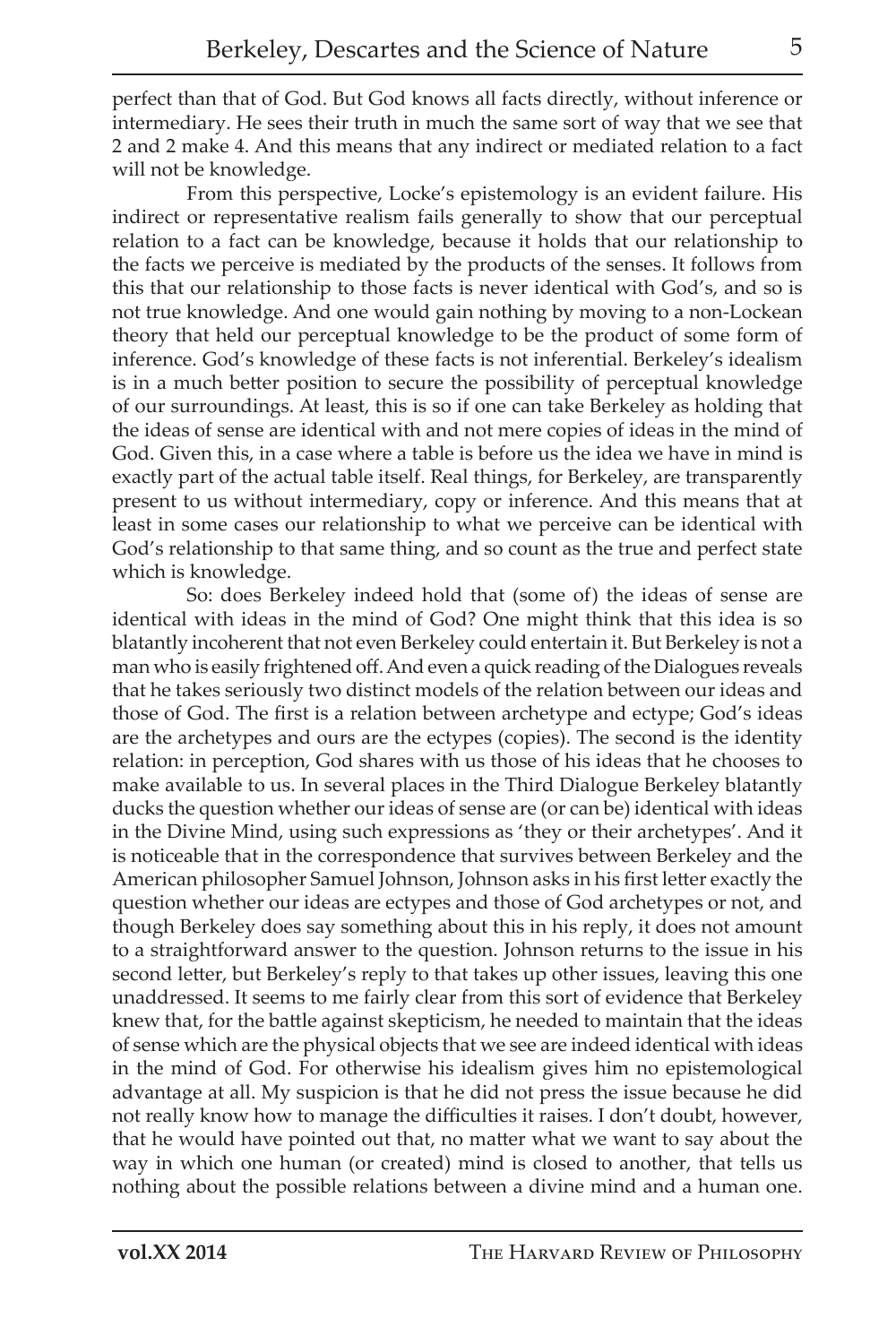God, of course, knows all our ideas as directly as he knows everything else; he is not reduced to inspecting copies of them. Why should the reverse not be possible: that we know some divine ideas as directly as God does?

I will take it from here on that the best model for Berkeley is the identity model, so that in perception God shares some of his ideas with us. I want rather to contrast what he says about perceptual skepticism with what he says about a second skeptical difficulty, which concerns scientific knowledge. In my view Berkeley takes science to offer the best and brightest of human knowledge. But it is very difficult to see how this can be so from the perspective I have been outlining. Surely on any account scientific knowledge is largely inferential. And on Berkeley's own account, at least as normally understood, this is certainly so. At Principles 65 he says that one natural event is the mark or sign of another, and our knowledge of what is a sign of what looks irredeemably inferential. So on this interpretation Berkeley himself shows that our scientific knowledge would never constitute anything like the relation God is in to the same facts, and in effect cannot be true and perfect knowledge at all.

This failure is compounded by another. When he turns to consider natural science, Berkeley is faced by two problems. The first is the claim of science to produce knowledge. We have already looked at this, and seen that Berkeley's apparent answer is unsatisfying. But any successful answer here would satisfy two further constraints, of which Berkeley's only succeeds in satisfying one. First, it would give a suitable account of the relation between scientific and nonscientific knowledge of the same event. Berkeley's answer does succeed in doing this because the scientist's knowledge of the regularities in the course of nature only improves on ordinary knowledge of the same sort. There is no distinction of type here. Second, a successful answer would come with a cognate account of the nature of scientific explanation. It would give us a satisfying account of how what science tells us does in fact serve to explain the events happening around us. The theory Berkeley was attacking did well in this respect, as he knew. The task of explanation is to restore our sense that the event to be explained was bound to happen, could not but take place in the circumstances. The mechanists were able to achieve this. One's mechanical understanding of a clock puts one into a position in which one can tell that when a weight is attached at such and such a point these and those events not only will but must take place. Or even if mechanism failed to achieve this ideal outcome it recognized this failure as an embarrassing imperfection. But Berkeley's own theory, which sees natural events as the signs of others with which they are connected in a regular way due to the benevolent will of God, fails signally to provide any sense of a necessary connection between natural events. The passage of events is, though regular, both contingent and arbitrary. The only necessity in the case is that things should happen as God has determined. There is no natural necessity, but only the irresistible will of God. Berkeley seems to admit this point at *Principles* 106:

There is nothing necessary or essential in the case, but it depends entirely on the will of the governing spirit, who causes certain bodies to cleave together, or tend towards each other, according to various laws.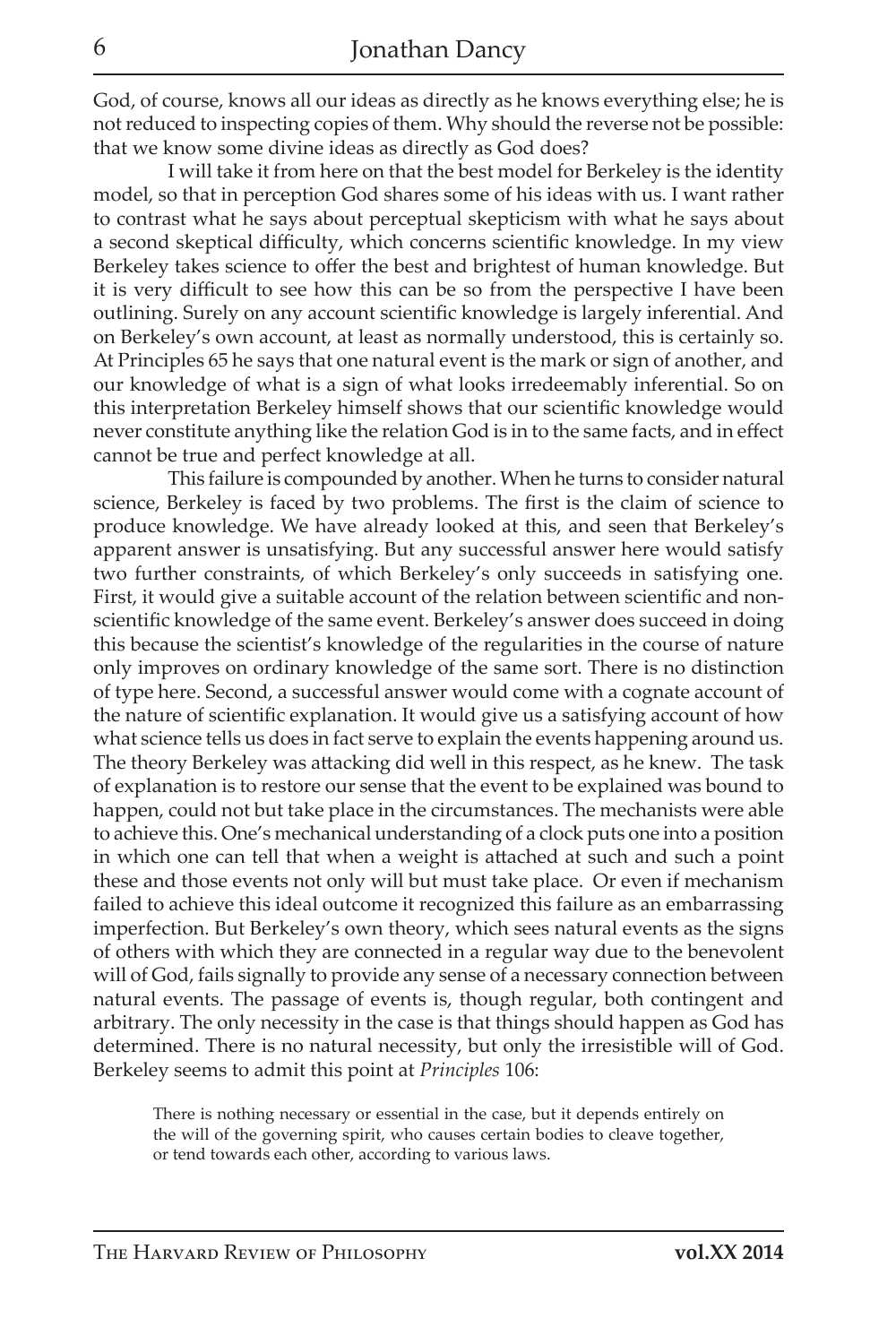These laws are not statements about how the world must go, but arbitrarily imposed and essentially contingent regularities. So we can (perhaps) know that things will go on this way, but we cannot know why. And to this extent all that scientific explanation can achieve, on Berkeley's account, will fall short of giving us an understanding of the course of nature. We will have prediction but no real explanation.

It therefore seems to me unsurprising that Berkeley's philosophy of science has received scarce attention, and indeed is thought of as little more than an unsuccessful rearguard action rather than as a positive contribution to the subject. The only thing to be said for it is that it gives a reasonable account of the relation between non-scientific and scientific knowledge, and of the move from one to the other.

My own view, however, is that what has gone wrong is not so much Berkeley's philosophy of science as the standard account of that philosophy - the one I have been working with so far. We have put blinkers over our own eyes and then complained that Berkeley cannot see. In particular, we have imposed on an otherwise fruitful position an attitude which would have seemed very unnatural to him. What I mean is this. At *Principles* 65 Berkeley speaks of the way in which one natural event can be a sign for another, and can mean that it will occur or has occurred. We tend to approach this with something like Grice's distinction between natural and non-natural meaning in mind, and to suppose that Berkeley is best understood to be talking about natural meaning. (Grice 1957) Grice leads us to suppose that the sense in which the spots mean measles or the clouds mean bad weather tomorrow (this is natural meaning) is to be understood in terms of regular connections, and Berkeley's remarks about natural events being signs of other such have been standardly taken in this way too. This seems to me to be a mistake, and what I want to do is to lay out a different Berkeleian philosophy of science based on the idea that natural events are to be seen as having the sort of meaning that linguistic utterances have, which in Grice's terms would be nonnatural meaning.

There are both external and internal reasons for seeing Berkeley's philosophy of science in this new way. The external reason is that the resulting theory is much richer and more interesting, both in the philosophy of science and in surrounding areas, as I hope to show below. The internal reason is that Berkeley, in trying to explain the complexity discovered by science in natural events without lapsing into materialism, speaks of the basic elements of which those events are constructed (the building blocks of nature, so to speak) as analogous to the letters out of which words are constructed. The microscopic events are the words, their elements the letters; and words are constructed out of letters 'by rule and wise contrivance', so that scientists become the grammarians of nature. This thought is very prominent in the *New Theory of Vision* (secs. 146-7), and later in the *Siris*  (secs. 248 ff.); there are many allusions to it in Berkeley's work.

My immediate point is that Berkeley's use of the analogy between letters and the natural elements, together with the very many references to the idea that the natural world is the language of God found from his earliest to his latest works, should be taken as prima facie evidence that he is not thinking of the sort of meanings that natural events have as natural meanings in Grice's sense.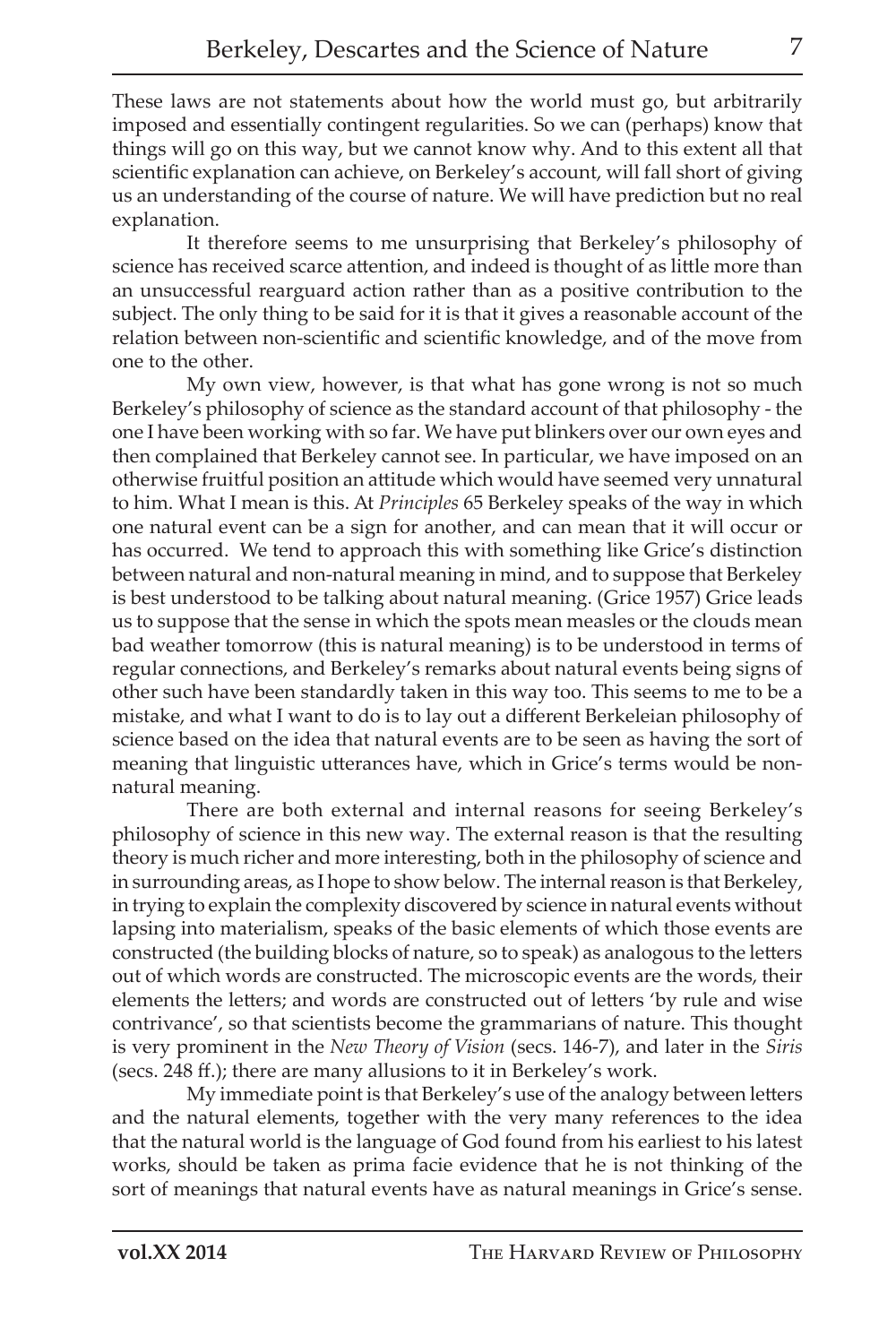Surely one's first thought is that Berkeley means his linguistic analogy seriously. Natural events are to be conceived of straightforwardly as divine utterances. In these God is speaking to us in a language which we can understand to some extent without science, but which science will help us understand a great deal better. We might even go so far with Grice as to suppose that these natural events have a non-natural meaning in virtue of their expression of Gricean communicationintentions on the part of God.

However in my view the analogy between microscopical particles or events, on the one side, and the letters which make up our written words on the other, is a mistake on Berkeley's part. He has opted for a syntactical or even morphological analogy when he should have opted for a semantical one. That it is a mistake can be shown by the fact that the syntactical analogy gives quite the wrong account of the relation between nonscientific and scientific knowledge. For suppose that we understand and speak a language already perfectly well. What can the grammarian add to our understanding and competence? Not a lot, it seems; and this means that on the syntactic analogy the contribution of science is fairly minimal. But if we shift to a semantic analogy, taking the basic constituents of natural events to be the minimum semantic units, we can understand the relation between scientific and non-scientific understanding of an event (to be thought of as an utterance now) as analogous to the relation between an understanding which is not based on an ability to divide the sentence up into words which can recur in other contexts and an understanding which is so based. Non-scientific understanding is like what you start with when you are taught a language by the oral method; you know what the sentence means but you don't know why it means it (or how it gets to mean it).

So I suggest that Berkeley's use of the syntactic rather than the semantic analogy is a mistake. And his use of the syntactic analogy shows that though he is close to it, he did not perhaps ever succeed in making the final move to what could be called the semantic turn. Still, I want to argue that what he has already said in fact commits him to the semantic turn, but that he didn't quite see this, and hid from himself and failed to capitalise on some of the rich pickings which it makes available to him.

What are these rich pickings? We can see the first by returning to our skeptical questions about scientific knowledge. We saw two difficulties there. First, skepticism about perceptual knowledge was answered in a way that did not extend to include scientific knowledge; in fact it rendered scientific knowledge impossible. Second, scientific knowledge, conceived as knowledge of the natural meanings of physical events, seemed incurably inferential. To take the second of these first, it is an interesting and important question in contemporary epistemology just what it is for knowledge or awareness to be inferential - what is included and excluded here. But are we at all tempted to say that our knowledge of the meanings of what we say to each other is inferential? The compositional nature of our linguistic competence is of course admitted. But I would want to argue that though a sophisticated speaker knows the meanings of the words and of the ways those words are put together, the way this knowledge functions in generating our understanding of any particular utterance is not inferential. So I think that the semantic analogy already improves here over the position normally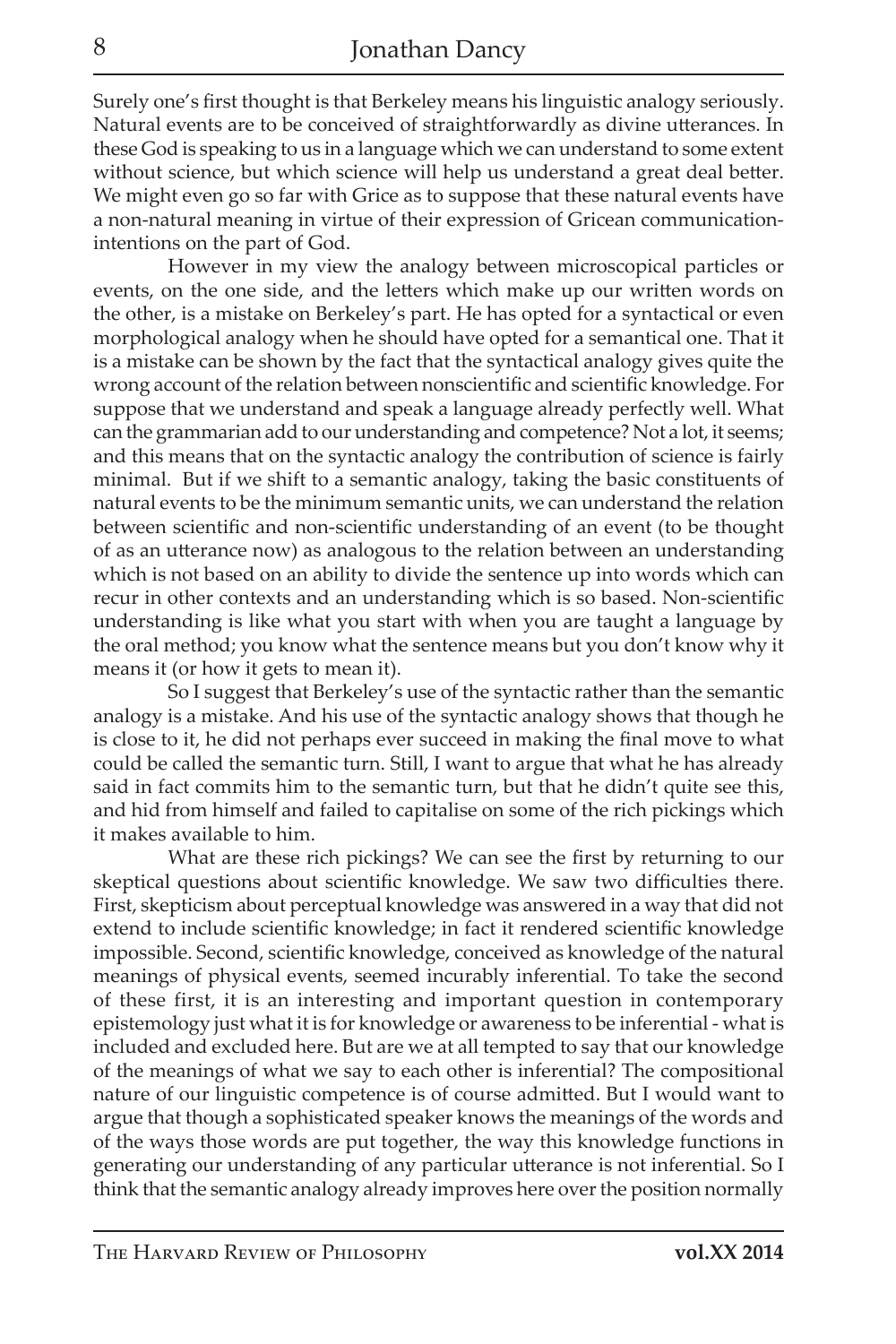attributed to Berkeley.

Of course it remains the case that at our present stage of scientific progress scientific knowledge is stubbornly inferential. In that sense we now resemble people who are painstakingly learning a second language. Increases in our knowledge of what the words mean and what different constructions mean are achieved largely by inference. But at the end of the day, when we become as fluent in that language as we are in our own, our ability to understand and create for ourselves utterances in it is not inferential. And this is the situation which science will be in at the end of the day. Scientific knowledge is inferential at the moment, but it will not always be so.

Putting the matter this way makes it appear that Berkeley is committed to the fantastic claim that at some point the enterprise of science will be completed; but we don't suppose any such thing, and there is no real reason to think that he did either. Our knowledge of a language can become good enough to render our understanding of individual utterances non-inferential long before that knowledge reaches the mythical peak of completeness. And we can make the same claim for science. It would be a simple mistake to link the move to the non-inferential to any ideal of the completeness of natural science.

What about the relation between the two skepticisms? It seems to me that Berkeley has a choice here. He can stick to the ground already gained against perceptual skepticism, at the cost of perpetuating an unfortunate divide between perceptual and scientific knowledge. Alternatively, he can abandon the position on perception that I described earlier, for the sake of a smoother relation between perception and science, but at the cost of losing some of the advantages he likes to claim from the way his position enshrines common sense. The second option seems to me probably the better, philosophically. Originally we said that sometimes at least a physical object, a real thing (an idea of sense) is transparently present to the mind, so that our knowledge of it is no less perfect than God's knowledge. But there is an unfortunate atomism at work here. The claim is that we can know, and know perfectly, these very little bits of the story, even though we know nothing of how they fit in with other things. We have these little unconnected nuggets of perfect knowledge. Now suppose that, persuaded by the vision of natural events as utterances of God's and of science as a better understanding of those utterances, we admit that each event is semantically rich in a way not allowed by common sense. Our perceptual knowledge will not now count as full and perfect knowledge of anything. It is merely partial knowledge of something that, with science, we hope later to know better. Here perception and science are smoothly related in a way that is bound to demote the claims of perception to provide knowledge in its own right. Does this matter? The loss for Berkeley seems to me to be that he must now abandon his insistence that the world is as common sense takes it to be, in a way which only his theory can capture. Perhaps this loss could be seen as merely dialectical: he has lost a weapon in the argument, but not an important part of the theory. But it seems to me possible that this admission undermines Berkeley's severely realist intuitions<sup>3</sup> and his attempt to guarantee that the world is as we experience it as being. If experience and perception are truncated, incomplete forms of awareness of the natural world, why afford them the immunity that our realist intuitions grant them? They stand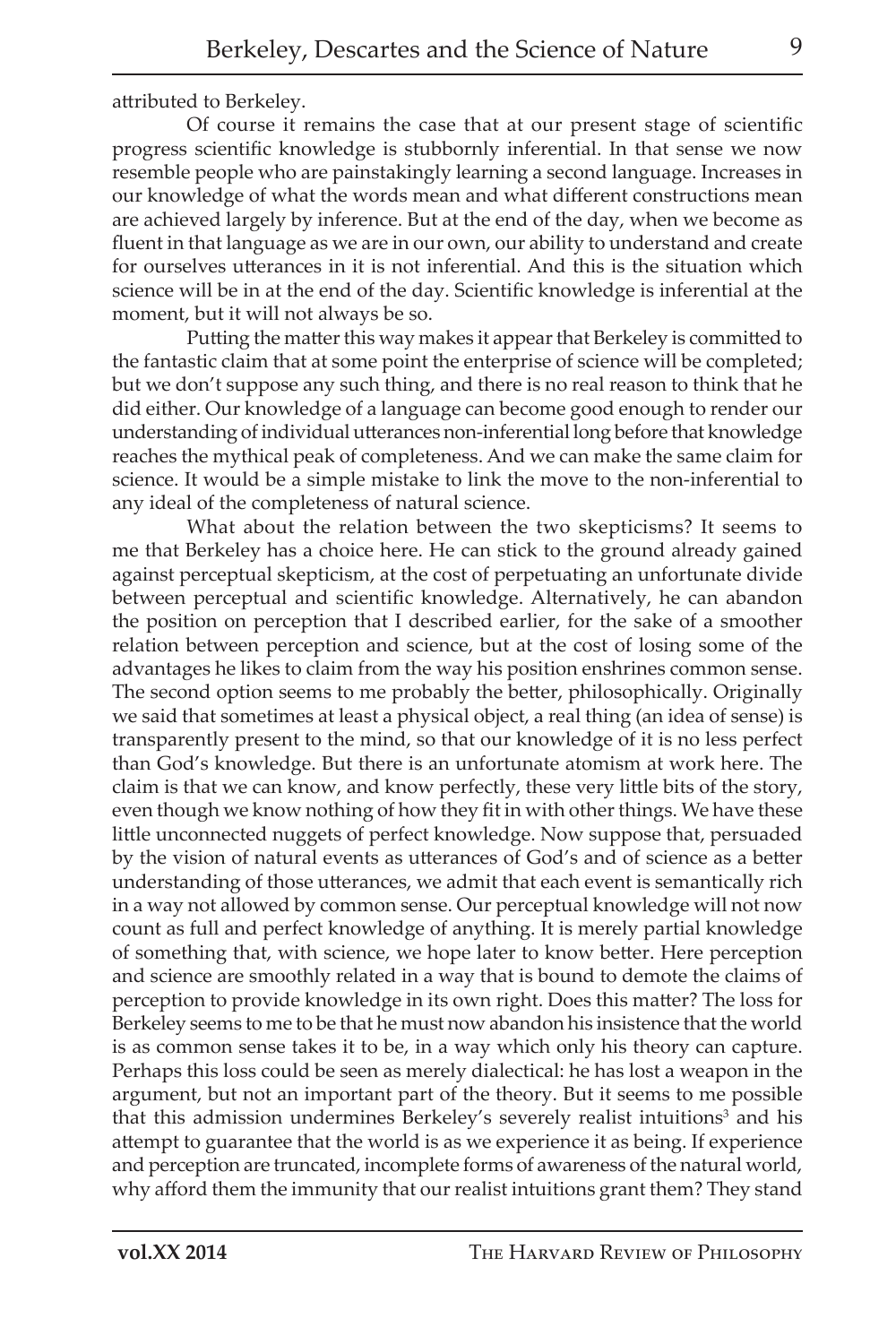in need of the supplementation that only scientific knowledge can give them.

The first option is to suppose that the sense in which perceptual knowledge can be supplemented by scientific knowledge is not one which lessens the claim of our perceptual knowledge to be true and perfect knowledge of its own object. But this seems to me less attractive even though it offers an early if limited victory over epistemological skepticism. It seems very difficult to suppose that our perceptual knowledge of the world around us, which on the analogy is to be seen as a sort of crude understanding of what things mean which can be deepened by science, is in some restricted field incapable of improvement.

So it seems that Berkeley has an awkward choice here. I leave this problem, however, to consider the other constraint on the new account of scientific knowledge, namely the account of scientific explanation that goes with it. Here we find that the view of natural events as God's language completely alters the situation. Instead of events viewed as atoms, related to each other only by a Goddriven but otherwise inexplicable regularity, we have a more holistic conception of the course of nature. First we see that just as in language the meaning of one utterance is dependent upon the meanings of others, so that no one could know the meaning of this utterance alone, similarly in the natural world our understanding of the changes we perceive is only possible if we relate them to other parts of the system, without which they could not be as they are, that is, mean what they do. Second, there is now a good sense in which there are necessary connections between natural events. The world is supposed to contain within it relations of the sort that utterances in a language can bear to each other, and these include entailment. The general idea is that the clouds mean that rain will come, and the rain means that the clouds were there. If you know this language, and you know that the clouds are there, you know that it will rain. It must rain, because the clouds could not have been as they were, i.e. meant what they did, unless the rain was to come. So there will be tight, necessary relations between individual events.

Of course the whole system is still in a sense arbitrary, being the result of God's choice. But we should distinguish between the arbitrariness of the system and the contingency of such relationships as the system makes possible. A language is an arbitrary system in the relevant sense; there is no reason why English words should mean what they do. But, given what they mean (a matter which we learn from experience) there are non-contingent relationships between distinct utterances. Berkeley seems to be making just this point, though within a syntactic framework, in the *New Theory of Vision* when he says (sec. 143):

It is indeed arbitrary that, in general, letters of any language represent sound at all; but when that has been agreed, it is not arbitrary what combination of letters shall represent this or that particular sound. I leave this with the reader to pursue, and apply it in his own thoughts.

This is all that Berkeley needs in order to claim for science as he sees it the same advantages as the mechanists could claim for science as they saw it. And it gives us a new sense for the passage at *Principles* 106, which I quoted earlier. Instead of meaning that the only necessity is that God's will be done, it can now be taken as saying that there are no necessities in the world except those which exist by the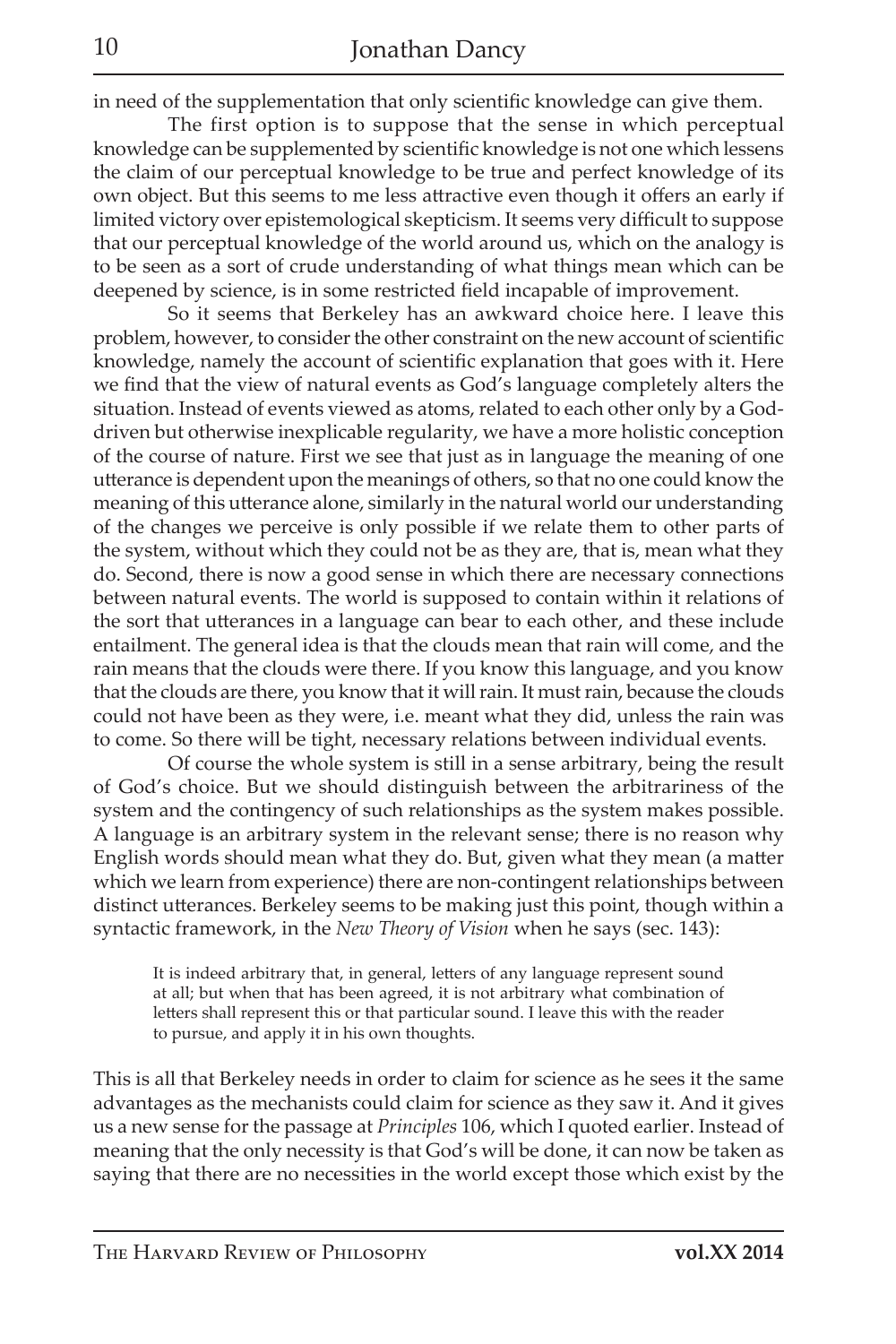will of God. The phrase 'there is nothing necessary or essential in the case, but it depends entirely on the will of the governing spirit' should be read rather as Locke's famous phrase when he said that secondary qualities are nothing in the objects themselves but powers. Just as Locke means that secondary qualities are in the objects themselves, but only as powers, Berkeley in fact means that there is something necessary or essential in the case but the only such necessities are ones established by God's choice of language.

So far, then, I see considerable advantages in moving from a conception of signs as natural signs which only have natural meaning to a conception of them as non-natural signs which enjoy non-natural meaning.4 But this move still embroils us in difficulties, and unfortunately these are ones which derive largely from the use of Grice's distinction between natural and non-natural and from the way we intuitively conceive of the non-natural. We conceive of events that have nonnatural meanings as having them in addition to their natural properties. No event, we would say, could have only the properties of non-natural significance. Any non-naturally significant event must have a set of non-significant properties, in virtue of which it counts as a natural event at all; and its properties of significance supervene on that non-significant layer. Human practice and rule-governed behavior superimposes a level of non-natural significance onto an event that is in itself merely an insignificant natural change - a series of noises or marks. The event could have had its natural properties without having any non-natural ones at all, too. So the approach via Grice's distinction yields no reduction of natural events to utterances of God's. Each natural event has a non-natural meaning, perhaps, but it is not that meaning. The natural realm goes on as before, untouched by the added dimension of meaning constituted by God's Gricean intentions.

Why is this a defect? The straightforward answer is that if we allow a twolayered theory of this sort, we reintroduce all the difficulties which the semantic turn promised to resolve in the philosophy of science. After all, events that have a Gricean non-natural meaning will have a quite independent physical nature. Two events may share a non-natural meaning but be quite different physically; think of the event of the phone ringing and that of someone saying, 'Someone is calling us'. So even if one purpose of science was to decode the meanings of the natural events around us, another must be to come to understand the physical natures of those events conceived of as non-significant natural changes. But this simply reintroduces the conception of science that gave Berkeley his problems. It makes it hard for him to show how scientific knowledge is possible (the semantic turn being no help here) and it deprives him of the account of scientific explanation which provided within his approach everything that the realists could claim for their conception of science and more.

The only way to make Berkeley's position coherent is to abandon Grice's distinction between natural and non-natural meaning, with which we have been working so far. Both sides of that distinction represent ways of understanding what it is for something to be a sign which Berkeley needs to reject. In particular, the idea that every natural event has both semantic and non-semantic properties needs to go. All properties of the event must be seen as semantic, without exception. Up till now we have taken a view of language and tried to understand the science of nature in terms of that view, seeing natural events as containing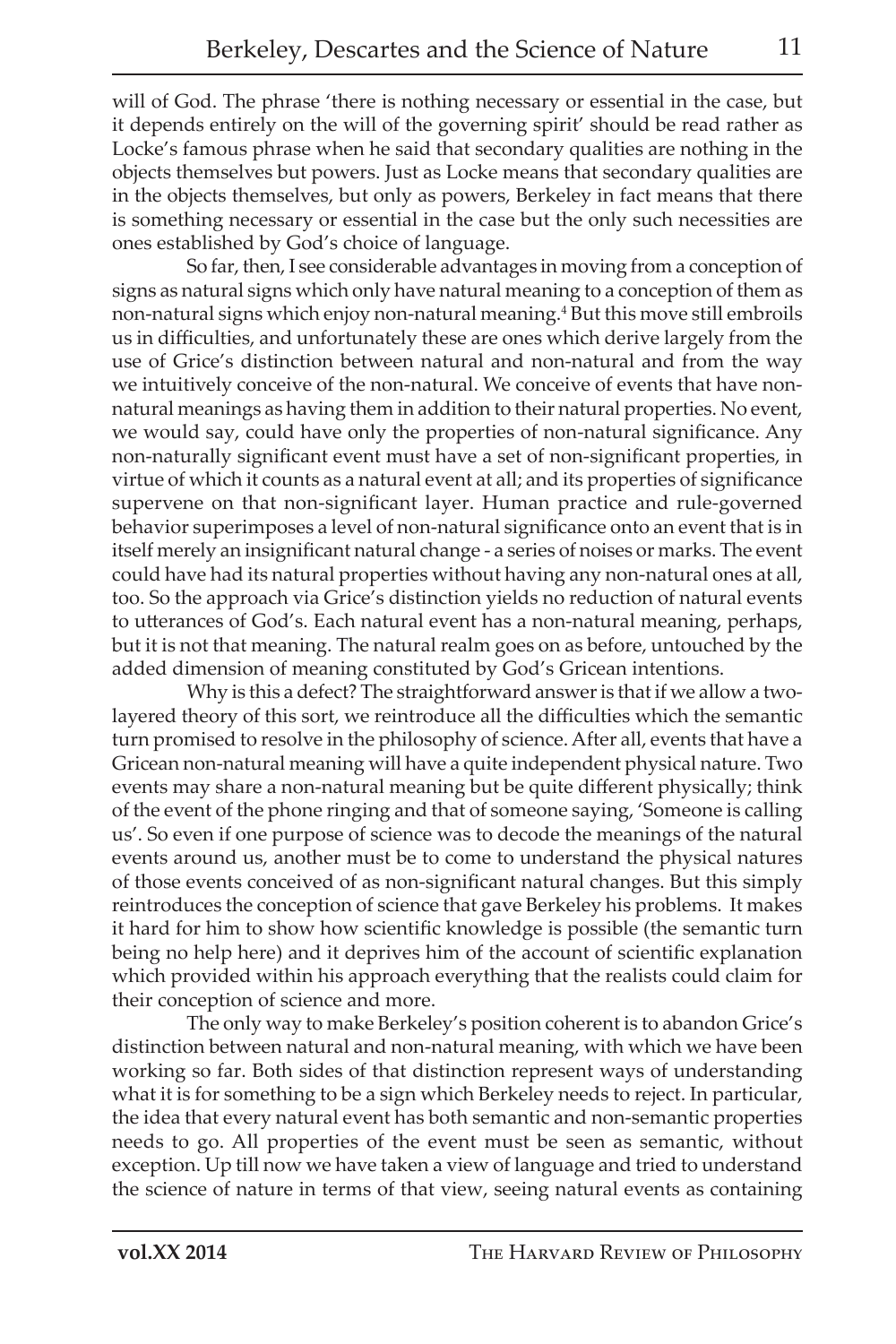the twin layers of semantic and non-semantic properties which we attribute to a human utterance. This has failed, and what we need to do is to reverse the direction we have been moving in. We need to understand language in terms of a natural significance which we attribute to natural events and objects. Just as God created leaves and rocks which are utterances and do have something to tell us, so we can create utterances of our own which carry significance in the same sort of way.

This new approach, which denies the idea that natural events have two layers, one inert and non-significant, one active and significant, seems strange to us. But it would not have seemed so strange to Berkeley. The idea he is denying, and which comes so naturally to us, is an integral part of the philosophical picture of the world that is his main target. This picture is certainly not due solely to Descartes, but we call it Cartesian because of the power with which Descartes expressed it. Its central feature is the extreme degree of independence which it ascribes to our world, conceived in a restricted way. Natural objects exist with their primary qualities in a way that is entirely independent of any relation to perceiving minds. Berkeley denied that we could even make sense of a degree of independence as extreme as that. His real things were independent only of our awareness of them, not of all awareness.

Associated with the extreme form of independence that Berkeley rejected was the idea which I can best express by saying that the natural world is intrinsically inert. The inertness of the world can be conceived in two ways, according to the Berkeleian (and Cartesian) distinction of the operations of the mind into those of the understanding and those of the will. A world which is inert to the understanding is one which of itself contains no significance or meaning. Significance, if it exists, is something absent from the independent world. Where it exists, it is not proper to that world but consists in an added relation to a mind. When we find that significance in an event, this is either our gift to an event which did not have it before or else our recognition that some other mind has bestowed a significance on it by an act of will. Equally, a world which is inert to the will is one which of itself contains nothing important or relevant to action and choice. What is important in the world, what stands as a reason for action, is only so because of a relation to a Cartesian will conceived as a free and undetermined chooser. When we find an event important, this is either our gift to it or else our recognition that another mind (God's, this time) has bestowed an importance on it which is distinct from and alien to its own nature. Nothing matters but thinking and choosing makes it so.

In my view Berkeley's doctrine of signs (his account of natural science), when properly worked out, is yet a further aspect of his rejection of the realists' extreme conception of the world as existing independent of any relation to the mind. His real world is less independent than that and accordingly far richer in natural properties than the realists' is. It contains, as we know, secondary properties conceived of non-dispositionally. And it contains, indeed consists of, properties of significance and importance which the realists could not allow. This richer conception of the world was an earlier conception against which the Cartesian tradition was a rebellion. According to that earlier conception, there are two books, both of which are authored by God. The first is the Bible; the second is the natural world.<sup>5</sup> It is not that there is the natural world and in addition a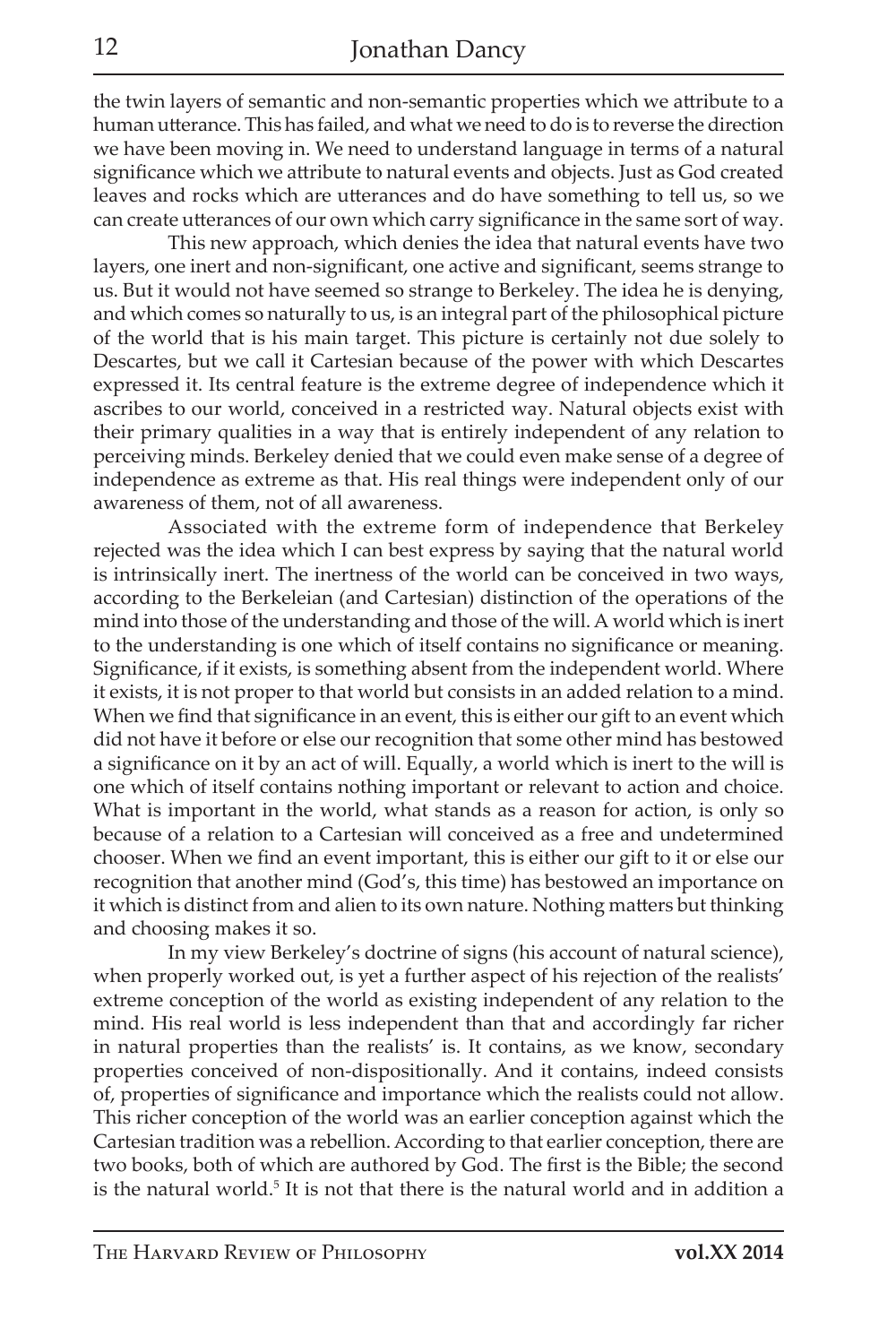book about that world. The natural world is itself a book and science is our best method of reading it. What I am arguing here is that Berkeley was in this respect trying to put the clock back. His world is not independent of the mind, and it is not inert. It is a readable book that consists entirely of meanings.

It is often said that Berkeley accepts the Cartesian concept of mind and the Cartesian concept of matter and argues from this that there could be no matter of that sort and hence that everything is either a mind or the content of a mind. But if what I have been arguing is true, this remark is wrong on both counts. Berkeley is as keen to reject the Cartesian concept of a self-sufficient, self-aware, and autonomous self, distributing or finding significance and importance around it by its own choices or those of others, as he is to reject the Cartesian conception of the material world as inertly waiting for us to infuse it with the significance and importance it lacks for itself. So the Berkeleian mind is not the Cartesian mind. This should make it less surprising that Berkeleian matter is not Cartesian matter. The intrinsic significance Berkeley finds in the world could only be there if our minds were not Cartesian.

This is as it should be. The tight internal connections between Descartes' conception of matter and his conception of mind render it very hard to abandon one while accepting the other. Like all good theories, it comes as a package deal. On my account, Berkeley is well aware of this and knows that his conception of mind needs to change if his conception of matter does.

This thought prompts new reflection on Berkeley's conception of human action, which is obviously a crucial interface. The problems standardly recognized as facing him here are those of reconciling the thought that we bear the primary responsibility for our actions with his claim that real things are ideas caused by God.<sup>6</sup> The more clearly we establish our own authorship and responsibility, the less it seems that our actions are real parts of the world at all. The question is whether the conception of the movements of our bodies as utterances of God's helps at all in this quandary. Up till now we have been supposing that the language which is nature is one which God speaks and scientists understand. But if any natural events are our doing, presumably in them we are speaking - and speaking with God, if the natural events are to be real. I am uncertain quite what to make of this possibility. The general line is that to act is to talk with God (not to God), but this could be understood in various ways. One way is to say that in human action there are two simultaneous utterances, one of God's and one of ours. But this will not serve Berkeley's purposes here, since our utterance conceived of as a distinct act would face all the original problems about not being a real thing. It would not improve matters here to say that in action God says what we say because we say it. The hope would be that on this account the primary cause of action is our will and the immediate cause is God's will; in this way we might try to have it that we are responsible for something real. But there is a further difficulty for this line, quite apart from the fact that it still seems to suppose there will be two utterances. This is that it looks like a form of Occasionalism, which Berkeley is very keen to avoid.7 Our utterance would be the occasion for a (simultaneous) one of God's in a way which really leaves all the agency in God's hands. So the best way of using the thought that to act is to talk with God is to think of action as joint utterance - a corporate or social act, as it were. These actions are real things which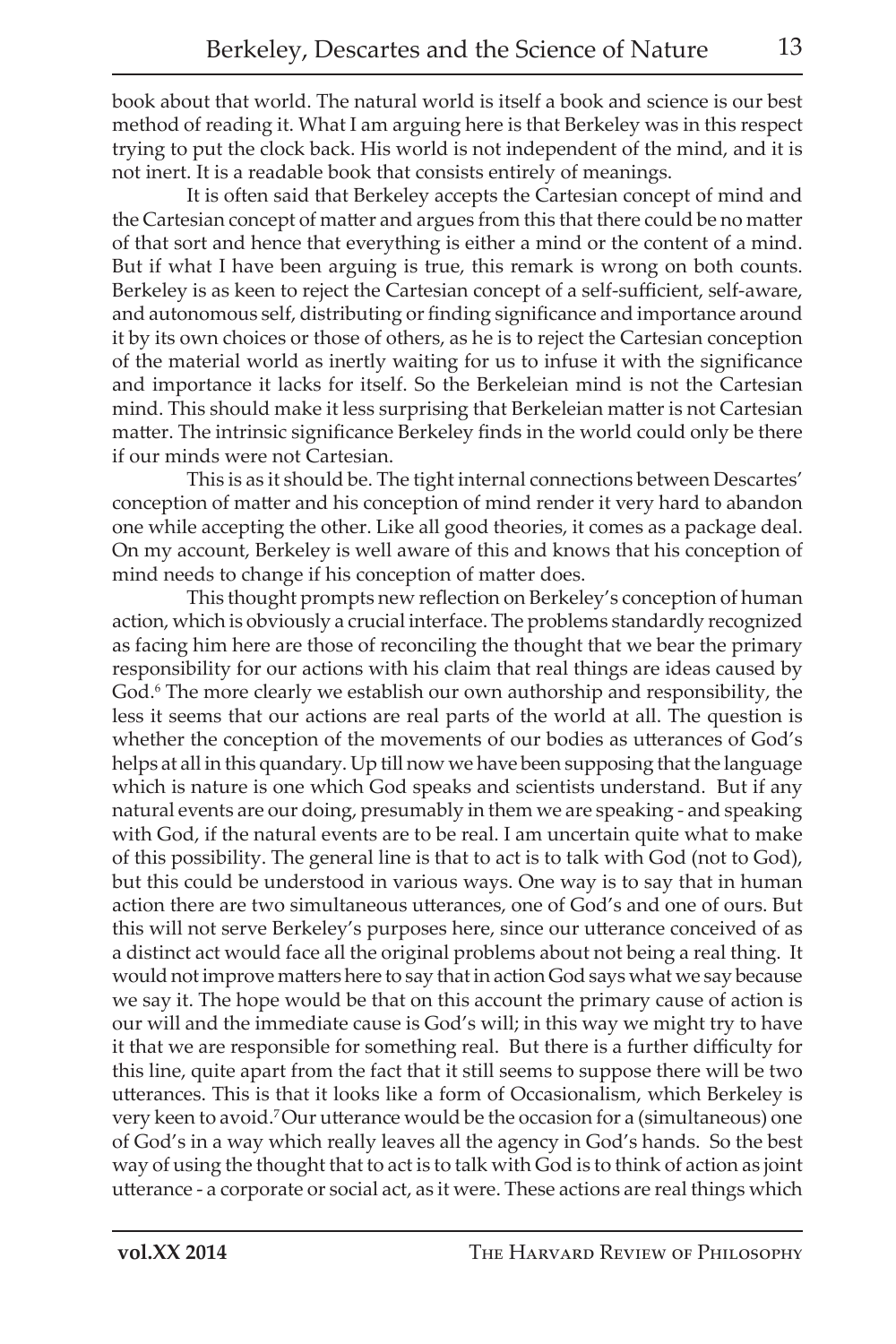neither of us can do alone (like jointly lifting the stone). They are real because they are less dependent on us than are the products of our imagination. This is all that is required because Berkeley's official formulations always speak of real things being 'less dependent' on us rather than 'completely independent' of us.<sup>8</sup> We bear the responsibility for them because, though God's help and connivance was necessary, he helped because we wanted. So at the worst agency is shared, but the primary responsibility is ours, not God's.

In this way human action is seen as an utterance which could not have taken place without the combined choice of created and uncreated spirits. Without our choice, no action could have happened at all (or, if you like, no human action: all would have been pure divine utterance); and without our choice, the change which the action introduces or is would not have occurred, since God would not have done it on his own. Without God's choice, the event could not have happened at all, and so a *fortiori* would not have been done. The action is conceived, therefore, as a joint statement which neither party could have made (as such) on their own authority, and which introduces a change which one party could not have caused unaided and which the other party would not have done. The asymmetry in the relationship is what we must appeal to if we are to show that it is we who bear the blame for any wrong-doing, even if God is somehow complicit in what we do.

But even if this is the right way to move to meet the difficulties that threaten Berkeley's theory of action, we might ask what has been gained here by the semantic turn and the attempt to see action as joint utterance rather than simply as joint action. Surely, one might say, the crucial move in what has been said is the move from single to joint action rather than the move from action to speech. There is a fair point here. Perhaps recent discussions of Berkeley's theory of action have failed to consider the possibility of joint action. But the semantic turn does offer one advantage which I consider important. This is that with it we gain a new sense that the action itself lies in the natural world. An action is a natural event that has no properties of a type peculiar to itself; it shares all its salient properties with other natural changes. The only difference is that the agency here is double rather than single. In this way the distinction between action and event is diminished.

I do not think that it would be inconsistent with this approach to admit that, though the utterance is a joint action, the meaning which it bears (or I should say is) is double. God's meaning may be quite different from our meaning, and indeed may contradict it. Suppose that I mean to press one of the two buttons before me, the red one or the black one: in fact I mean to press the black one, but by mistake I press the red one. If this mistake is nonetheless to be conceived of as a joint or corporate action, it seems we have to say that God's meaning here is quite other than my meaning. My meaning is that the missiles will be de-activated (or whatever): God's meaning is that they will be fired.

If all event is utterance and all action is utterance, we should be able to derive from our models of event and action the rudiments of an account of human linguistic action -- of speech-acts. I don't have space to do this here - only to make a couple of remarks about the project. It would involve reversing the normal direction of explanation. Instead of trying to understand significance in nature on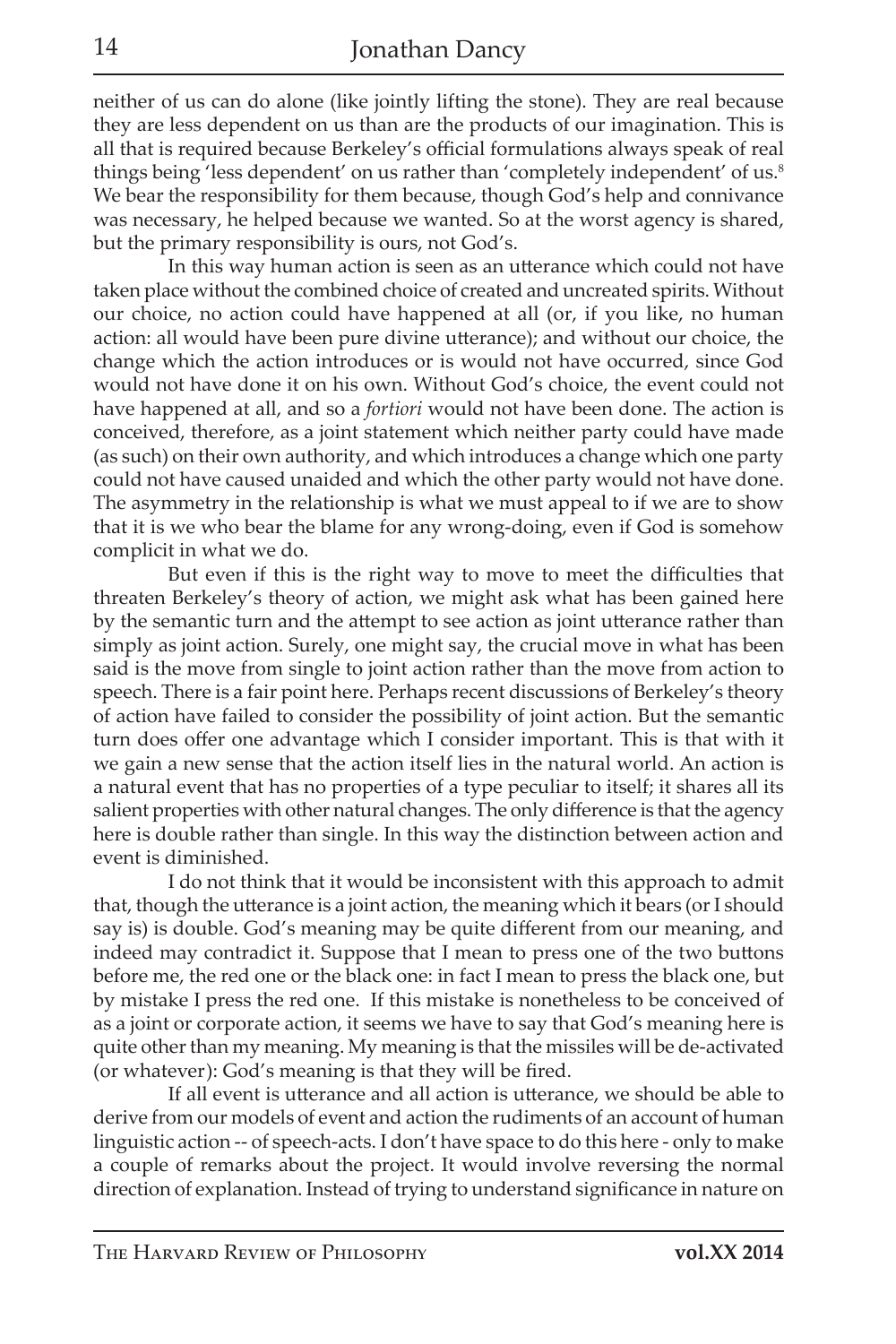the model of significance in speech, we try to understand significance in speech on the model of that in nature. We already have a two-meaning conception of human action, and the obvious move is simply to copy this for speech-action. To do this would be to see the sounds or signs we make as significant in the same sort of way that the movements of our bodies are. None of the characteristics thought distinctive of speech-acts will be so; all will already be found in the natural world.

This at least is the sort of way in which Berkeley could use the semantic approach to write a more consistent philosophy of action.

There is another notorious crux in Berkeleian philosophy which acquires a new shape from the perspective I have been urging here. This is the problem of the Creation, as described in the book of Genesis in the Hebrew Bible. God is there said to have made the world before he made any created spirits to perceive it, and the question is what possible change could have occurred, on Berkeleian principles, when the world was made. We still have God and his plethora of ideas, but nothing new seems to be able to happen until there are some created minds to share some of those ideas (the ones which are the real things). A phenomenalist solution to this puzzle is possible - indeed Berkeley toys with one<sup>9</sup> - but in my view phenomenalism is incompatible with the general thrust of Berkeley's approach,<sup>10</sup> and so I leave that aside. Is there any other option available? The semantic turn opens up the idea that when the world is created God begins to speak a language for which he has not yet created an audience. There is one difficulty with this which I think we should discount immediately, namely the thought that God does not change or exist in time. To the extent that I understand this thought at all, it seems to create difficulties for any version of the Hebraic account of the Creation: so I leave it aside. But at the moment I see no other problems for the resolution I am proposing here. It may seem artificial, but nonetheless it is a natural consequence of the semantic approach.

I end with a disclaimer. I said earlier that Berkeley succeeds in hiding from himself the importance of his conception of natural events as signs. As a result of this, there is nothing approaching a worked-out version of the theory in his writings. What I have done is to take the very few remarks that there are on this subject in Part 1 of the *Principles*, and develop them in the only way in which they could run if they are to provide what Berkeley needs from them. It must be admitted that, for reasons which I am unable to reconstruct, even for the second edition of the *Principles* Berkeley watered down the remarks which introduce the semantic turn. And certainly later treatments of these matters in the *De Motu*, *Alciphron* and *Siris* never give the linguistic analogy quite the importance which, if I am right about its real fruitfulness, they could have done; though Berkeley's continual harping on the theme that nature is a divine language is evidence that he saw more in the linguistic analogy than I think could be explained on the regularity interpretation of his philosophy of science. Nonetheless the approach I have developed seems to me coherent and attractive and to the extent that it relies on a non-Cartesian conception of the mind as well as a non-Cartesian conception of matter, it is working with themes that might have been intended for the ill-fated Part 2 of the *Principles.*

Jonathan Dancy